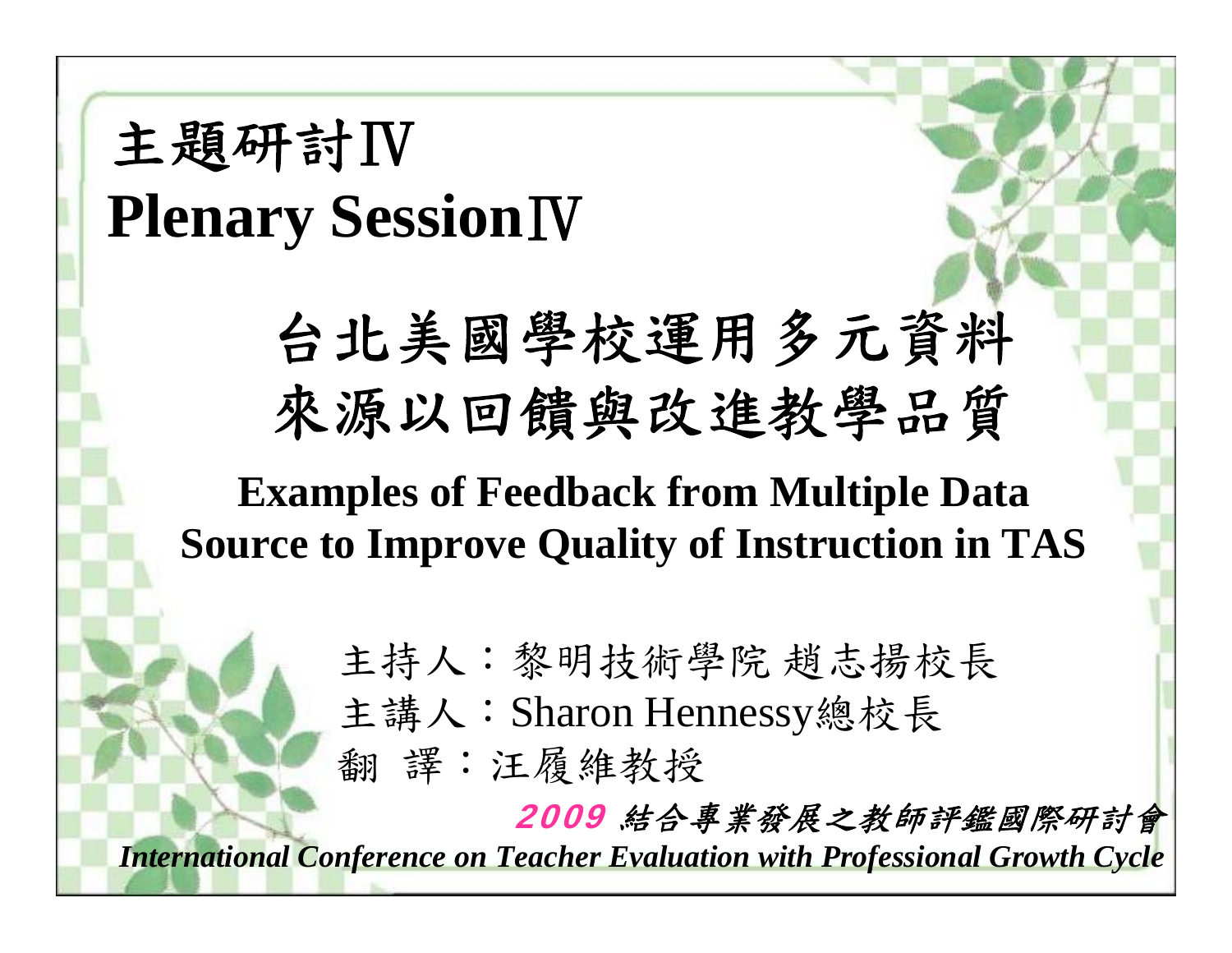# Multiple Source Feedback 運用多元資料來源 以回饋與改進教學品質



Dr. Sharon Hennessy 韓雪倫 Superintendent 總校長 Taipei American School台北美國學校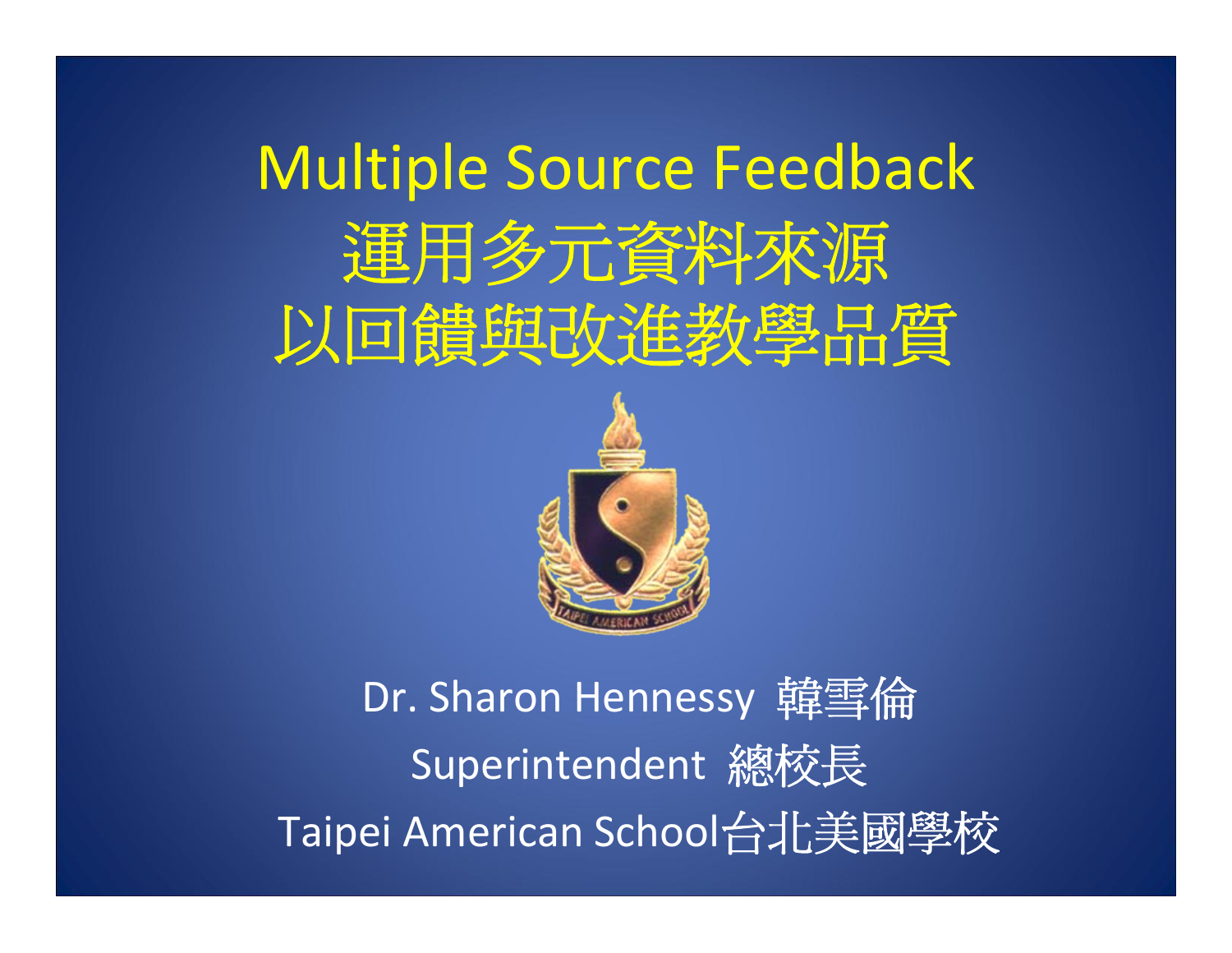#### Why use multiple sources for feedback? 為何要運用多元資料來源以回饋與改進教學品質

- Responds to the need for teachers to have <sup>a</sup> more robust source of performance data 讓教師有更完整的考績資料
- When students provide feedback to their teachers about classroom climate and learning, there results <sup>a</sup> positive impact on student learning 當學生回饋教師 有關教室氣氛與學習上的意見, 能對學生在學習上 有正面的影響
- Feedback from parents who are answering appropriate survey questions about their child's teacher, more times than not, provide supportive and positive feedback to the teacher 回答教師評鑑問卷的家長多 半能提供正面的回應給授課教師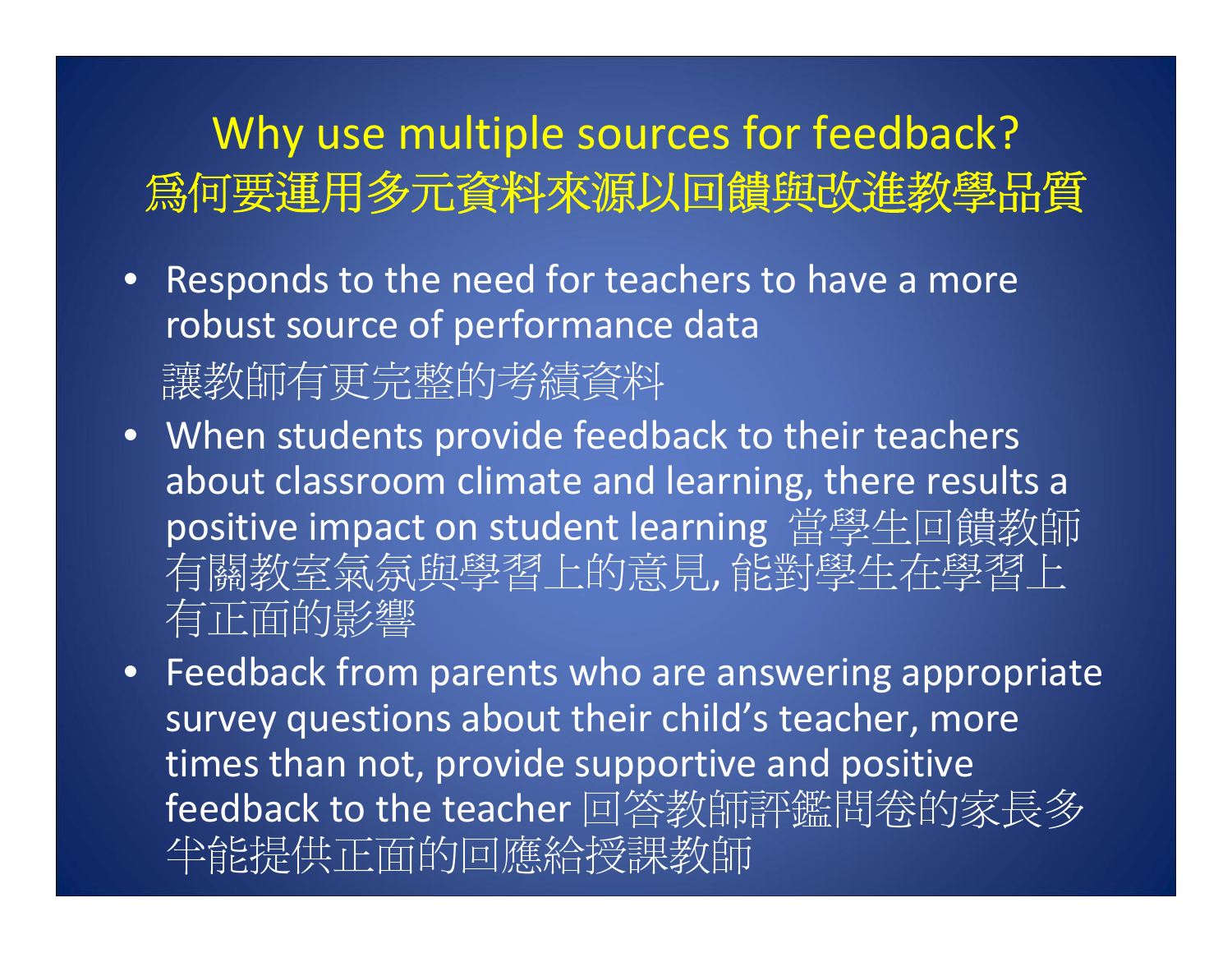### Example of Early Elementary Student Feedback 小學低年級學生問卷的問題範例

- 1.. Ilike being in this class 我喜歡來上學
- 2.. Ilike to learn new things in this class 我喜歡在學校學習 新的事務
- 3.. I feel like I do well in this class 我覺得自己在課堂上表現<br> 很好
- 4.. I understand what my teacher wants me to do 我知道老<br> 師要我做什麼
- 5.My teacher gives me the help when I need it 我的老師在<br>我需要時給我幫助
- 6.My teacher makes learning interesting 我的老師讓學習 成為一件有趣的事情
- 7.My teacher helps me do my best 我的老師讓我發揮潛能
- 8.My teacher cares about me 我的老師關心我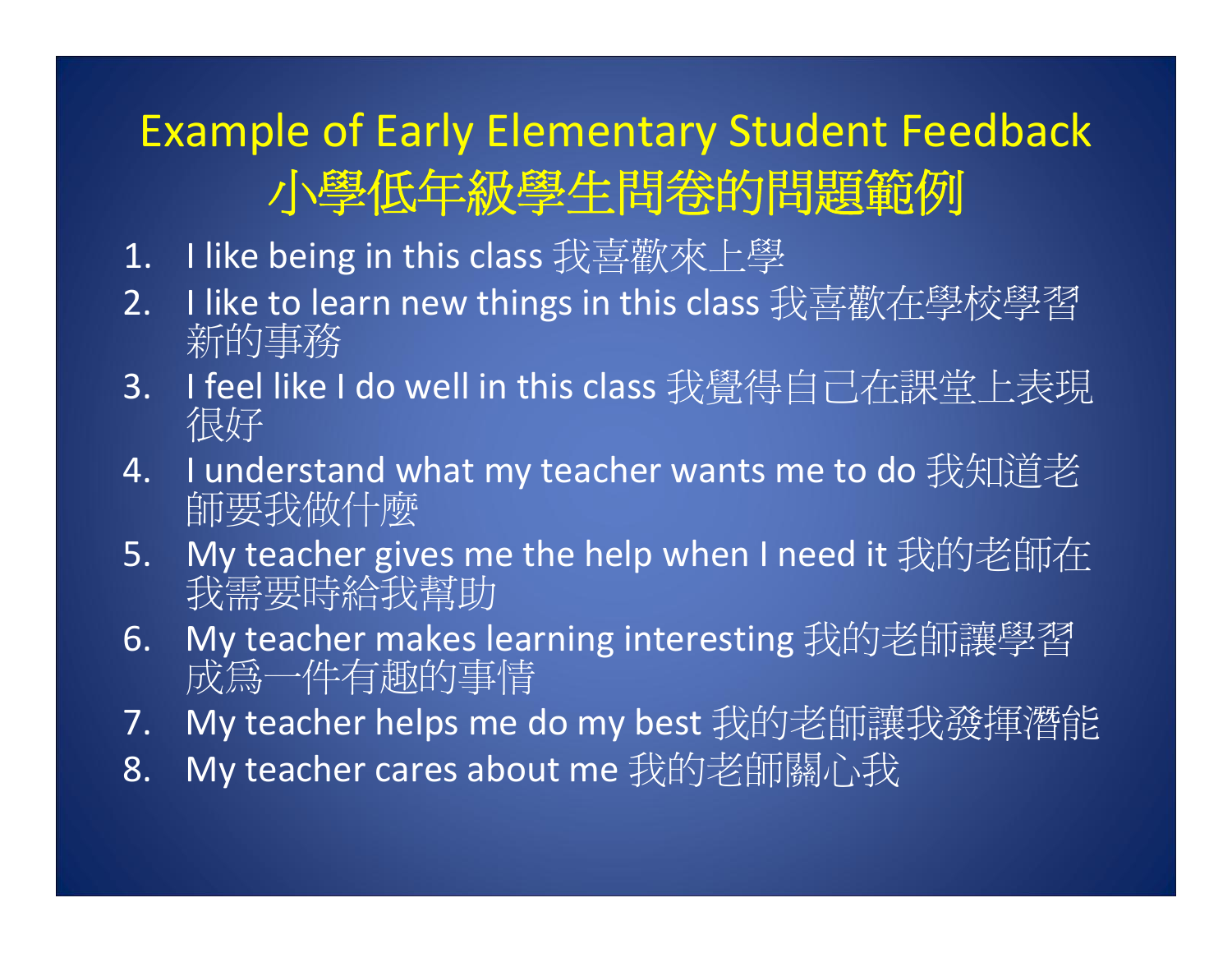Example of Upper Elementary Student Feedback 小學高年級學生問卷的問題範例

- 1. My teacher knows <sup>a</sup> lot about what we learn in class 我的老師充分明白我們在課堂上學 了些什麼
- 2. My teacher tells me what I am expected to learn and why it is important 我的老師告訴 我我該學習的事物並告訴我重要性
- 3. My teacher is prepared and well organized for class 我的老師備課完整, 課堂上安排妥 當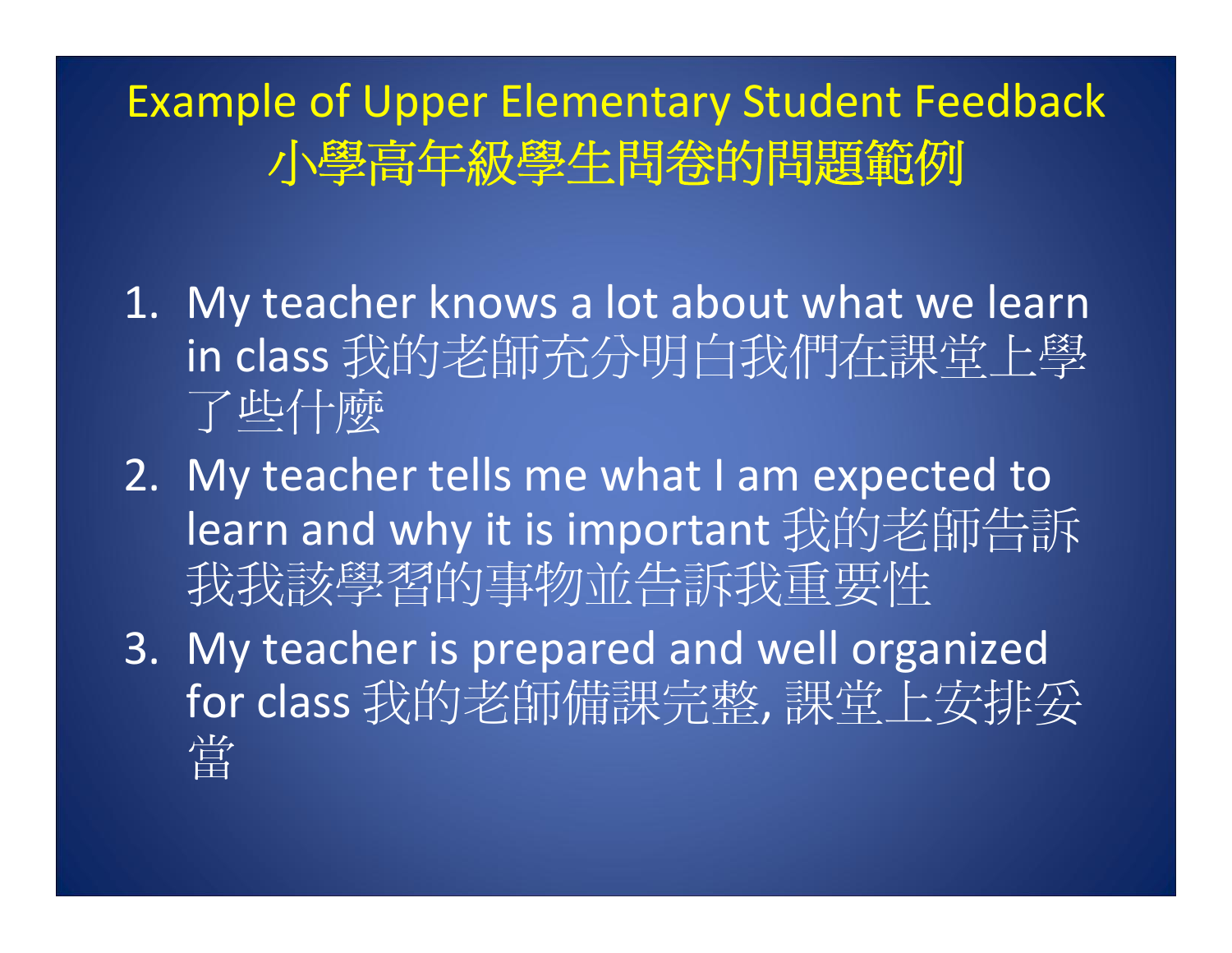- 4.  $\,$  My teacher gives me help when I need it.  $\rm \not\!\!\!\! \!\not\!\!\!\! \times$ 的老師在我需要時幫助我
- 5. My teacher gives me helpful comments about my work. 我的老師對我的課業能提 供有用的建議
- 6. My teacher makes learning interesting 我的 老師讓學習成為一件有趣的事情
- 7. My teacher is kind and understanding toward me 我的老師對我很友善、很了解我
- 8. My teacher cares about me 我的老師關心我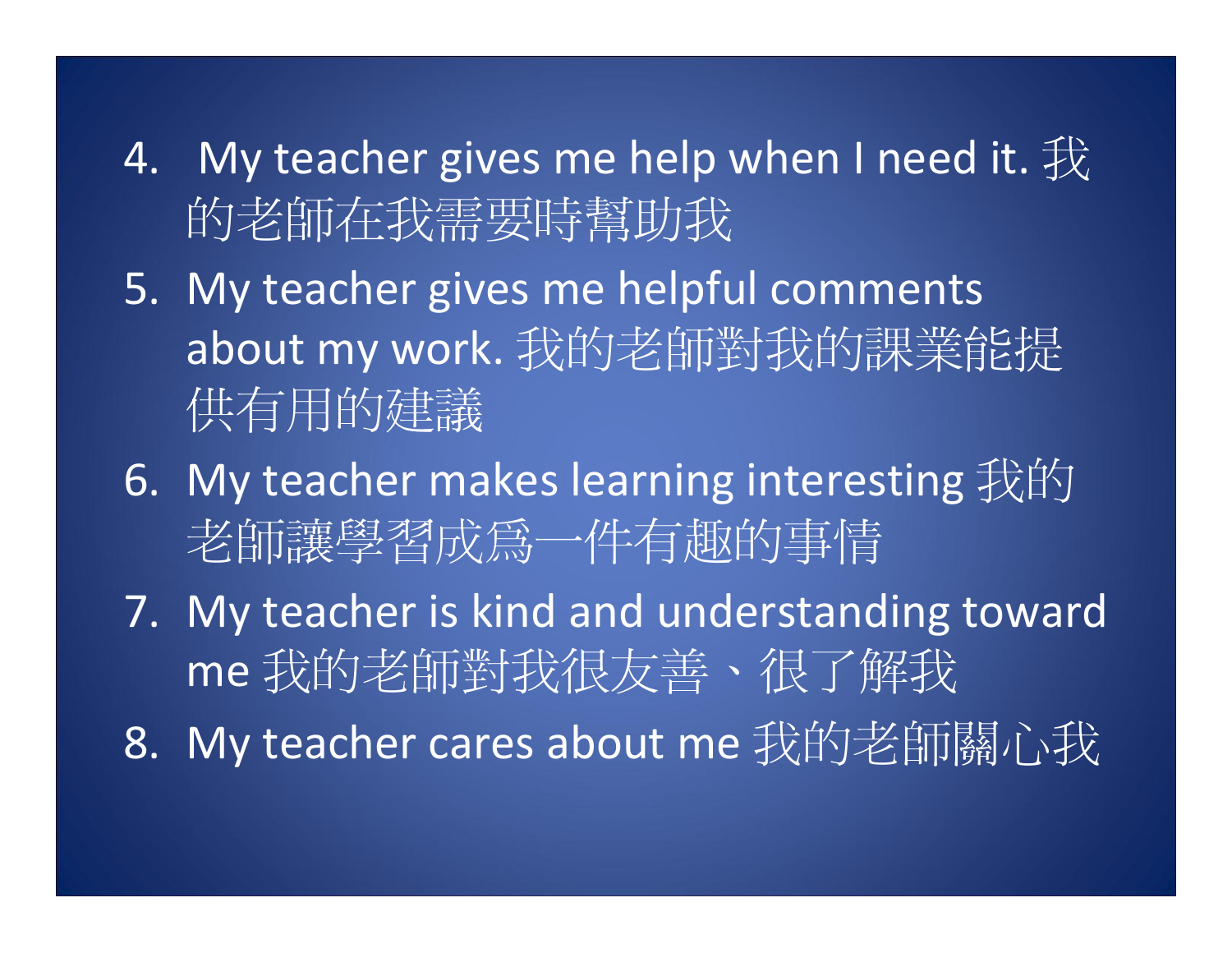#### Example of High School Student Feedback 高中學生問卷的問題範例

- 1. My teacher is well‐prepared and organized for class 我的老師課堂準備充分、組織完 整
- 2. My teachers provides timely feedback on work I have handed in 我的老師對於我的作 業能及時提供意見回饋
- 3. My teacher clearly explains the course materials and expectations 我的老師清楚解 釋課程的教材與期望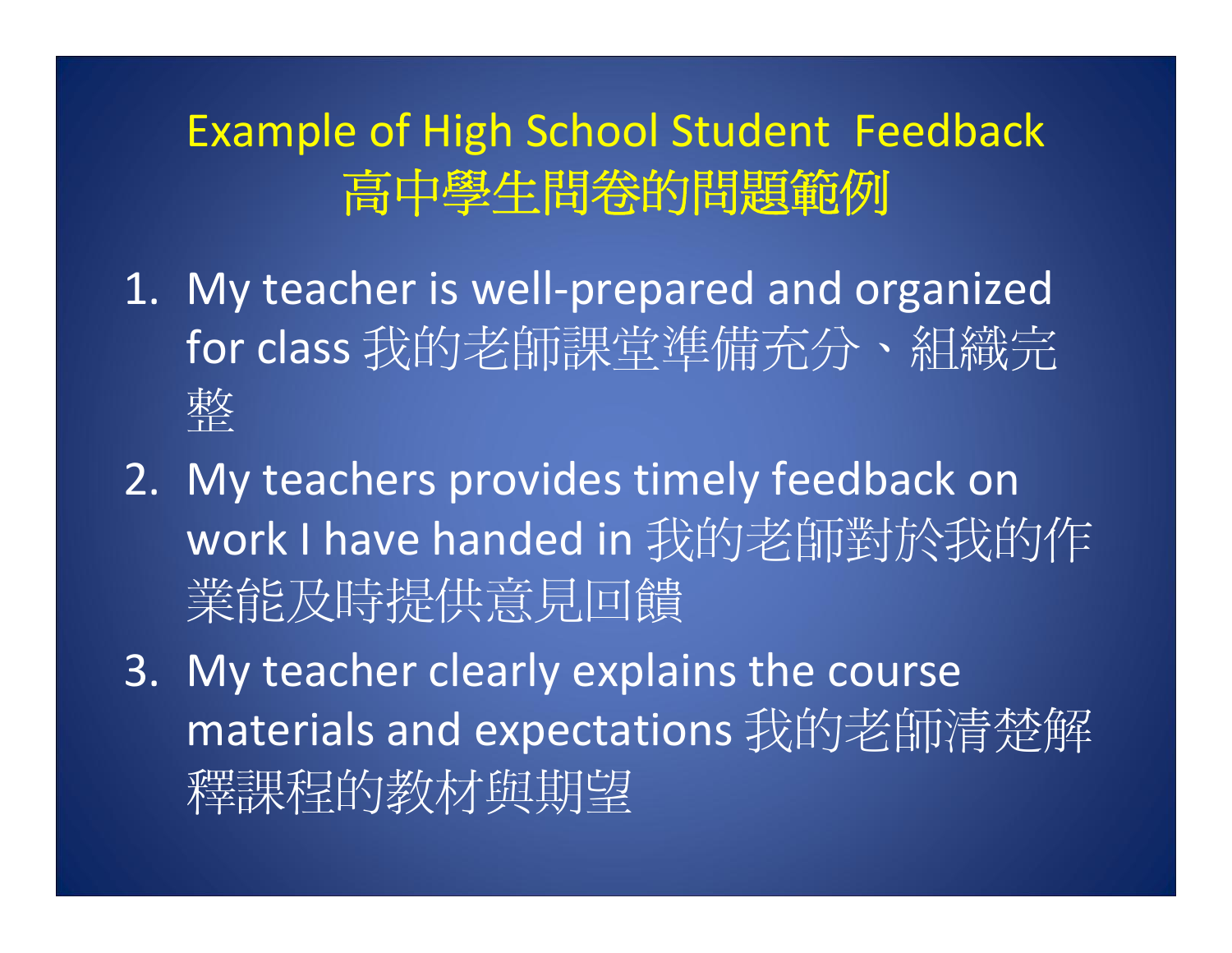- 4. My teacher clearly demonstrates knowledge of what is being taught 我的老師具備所授 課程的專業知識
- 5. My teacher paces instruction to meet my needs as a learner 老師的教學能滿足我學 習的需求
- 6. My teacher helps me try to be successful in this class 我的老師幫助我在課堂上表現良 好
- 7. My teacher is kind and understanding toward me 我的老師對我很友善、很了解我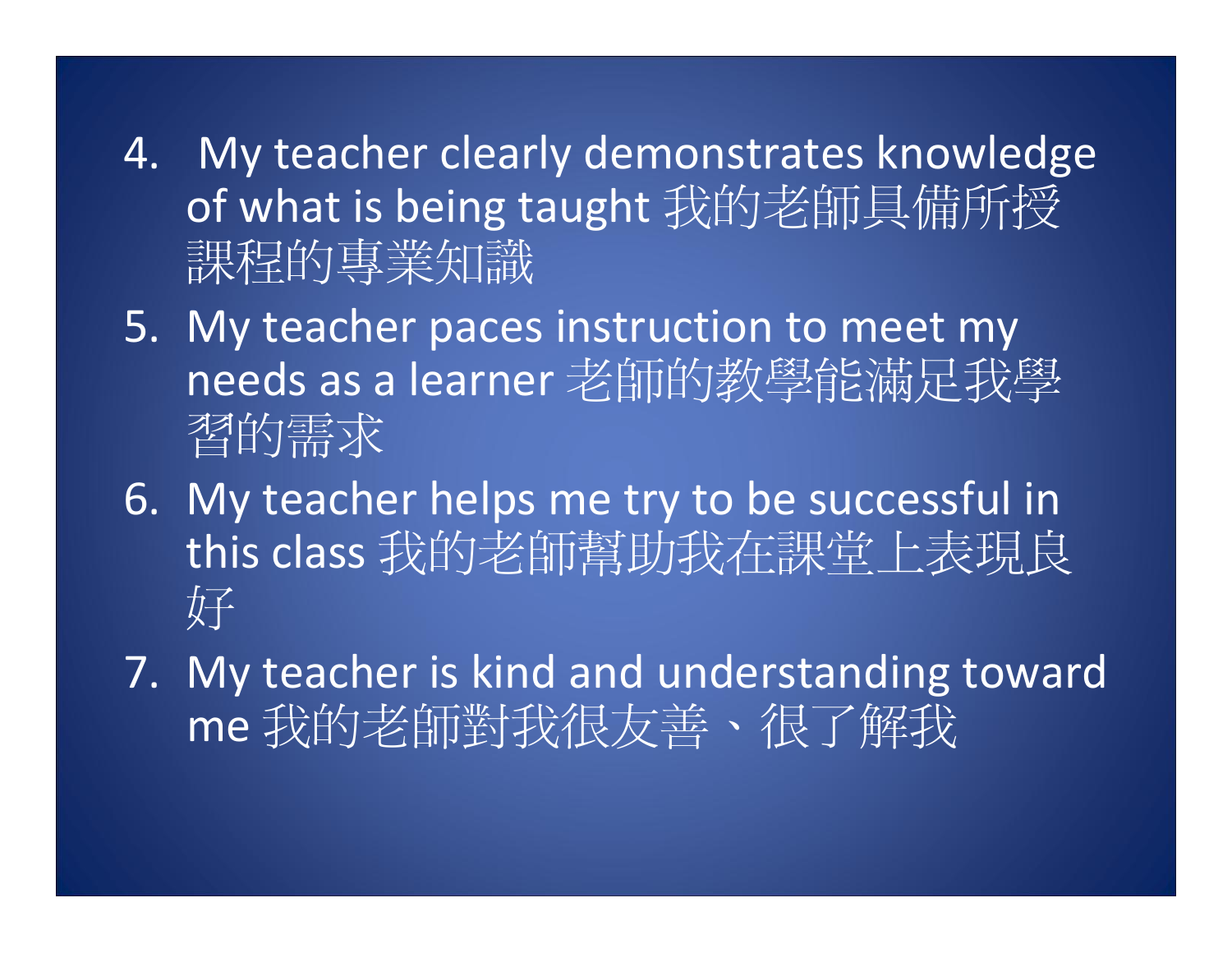- 8. My teacher helps me to become involved with the ideas and concepts taught in this class 我的老師幫助我在課堂上進入狀況
- 9. My teacher's assessments (projects, labs, tests, quizzes) relate to what is being taught in this class. 我的老師所出的作業、實驗、 大考、課堂小考都在所授課程範圍之內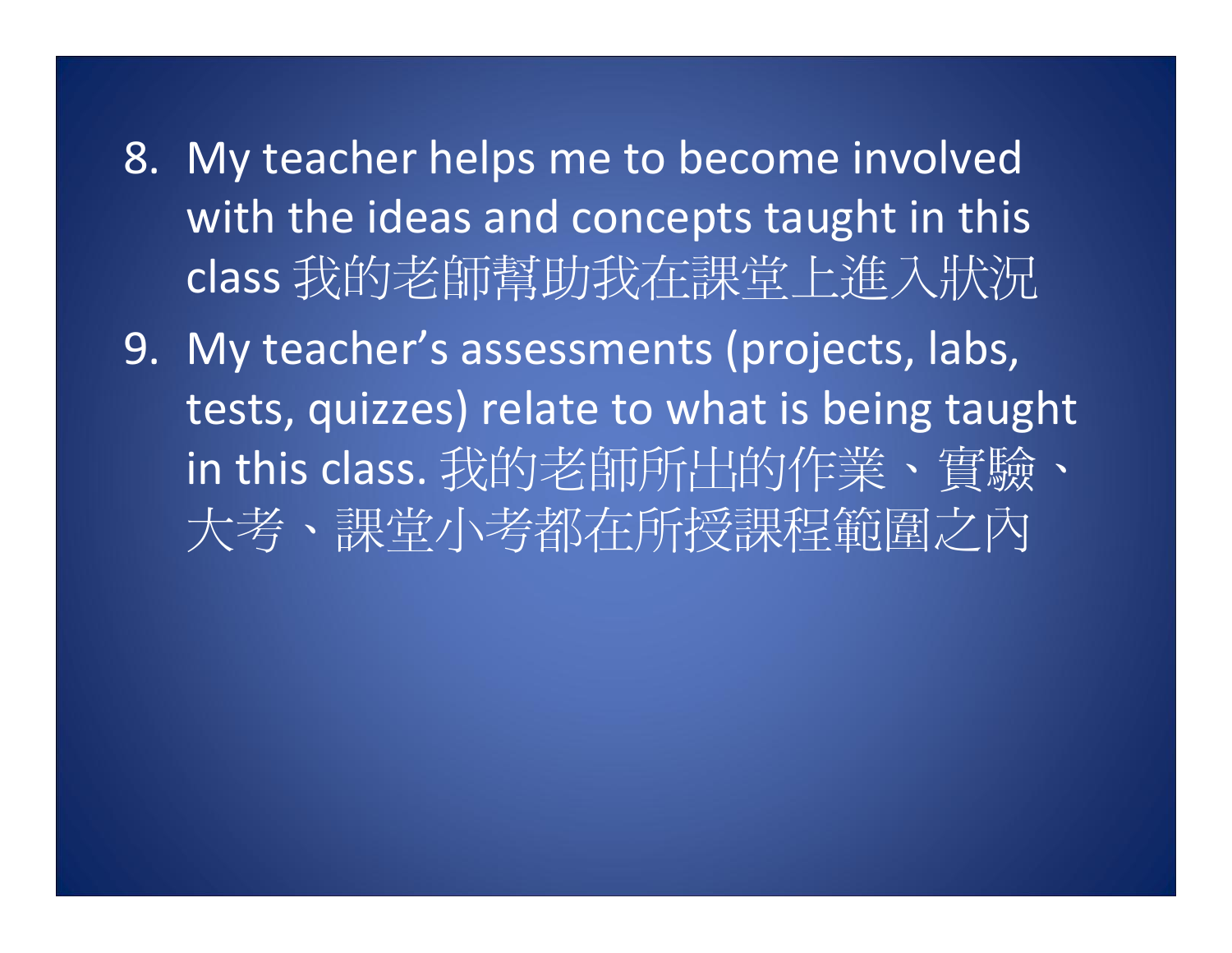#### **Parent Feedback Example** 家長問卷的問題範例

- $1. \;$  My child appears motivated by this teacher.  $\mathrm{\hat{\ddot{\Xi}}}$ 位老師能激發我孩子的學習意願
- 2. My child appears appropriately challenged by this teacher. 這位老師適度挑戰我孩子的程度
- 3. This teacher helps me understand how my child is performing. 這位老師幫助我了解我孩子在 課堂上的進展
- 4. My child appears to understand his/her homework assignment for this class. 我的孩子 明瞭這堂課的作業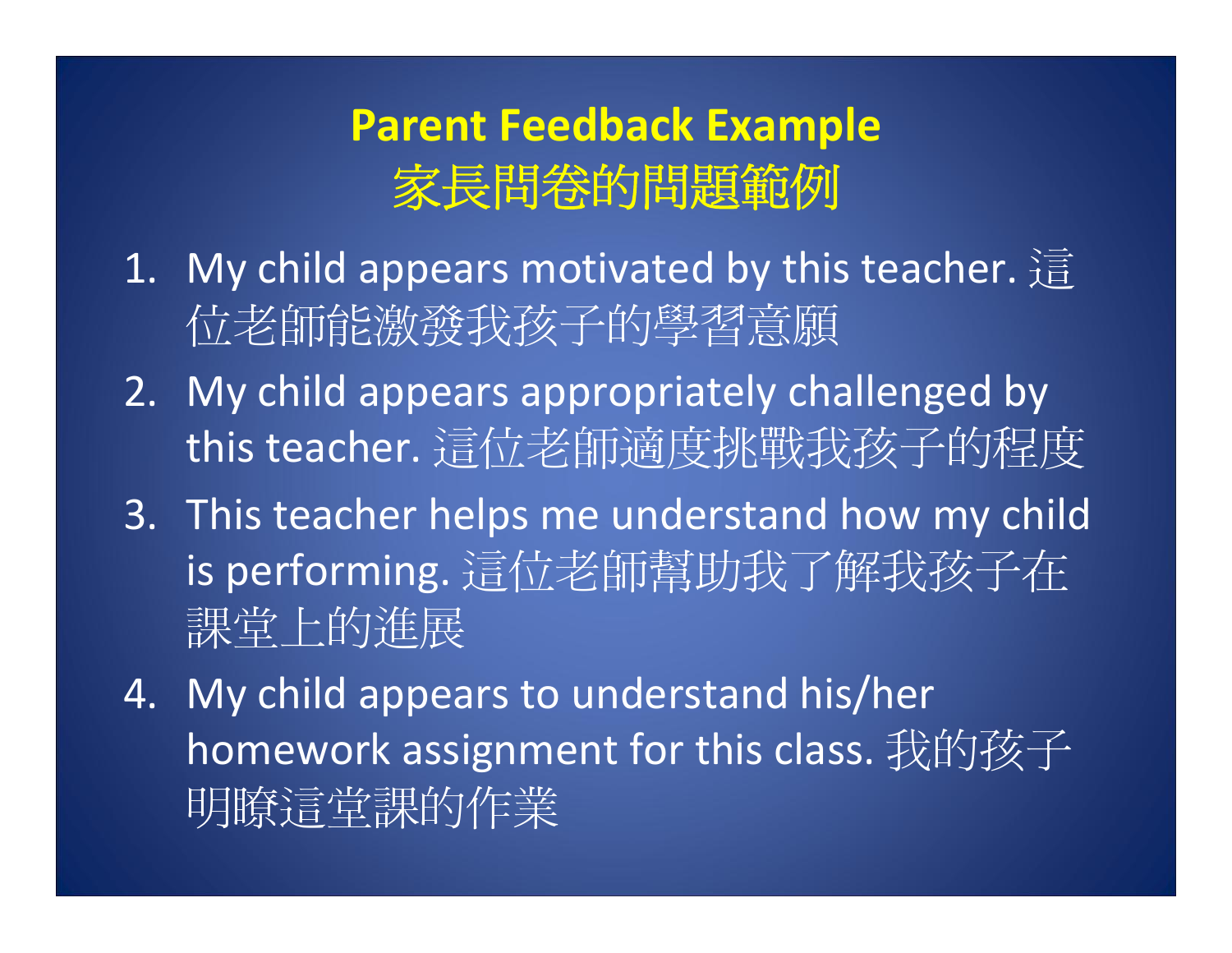- 5. This teacher is available for extra help when my child needs it. 若有需要時, 老師不吝於 撥出時間來幫助我的孩子
- 6. This teacher responds to my questions in an effective and timely manner. 這位老師能在 短時間內充分地回答我所提出的問題
- 7. In my interactions with this teacher I felt treated with kindness and respect. 與老師的 互動中, 我感受到老師對我的和善與尊重